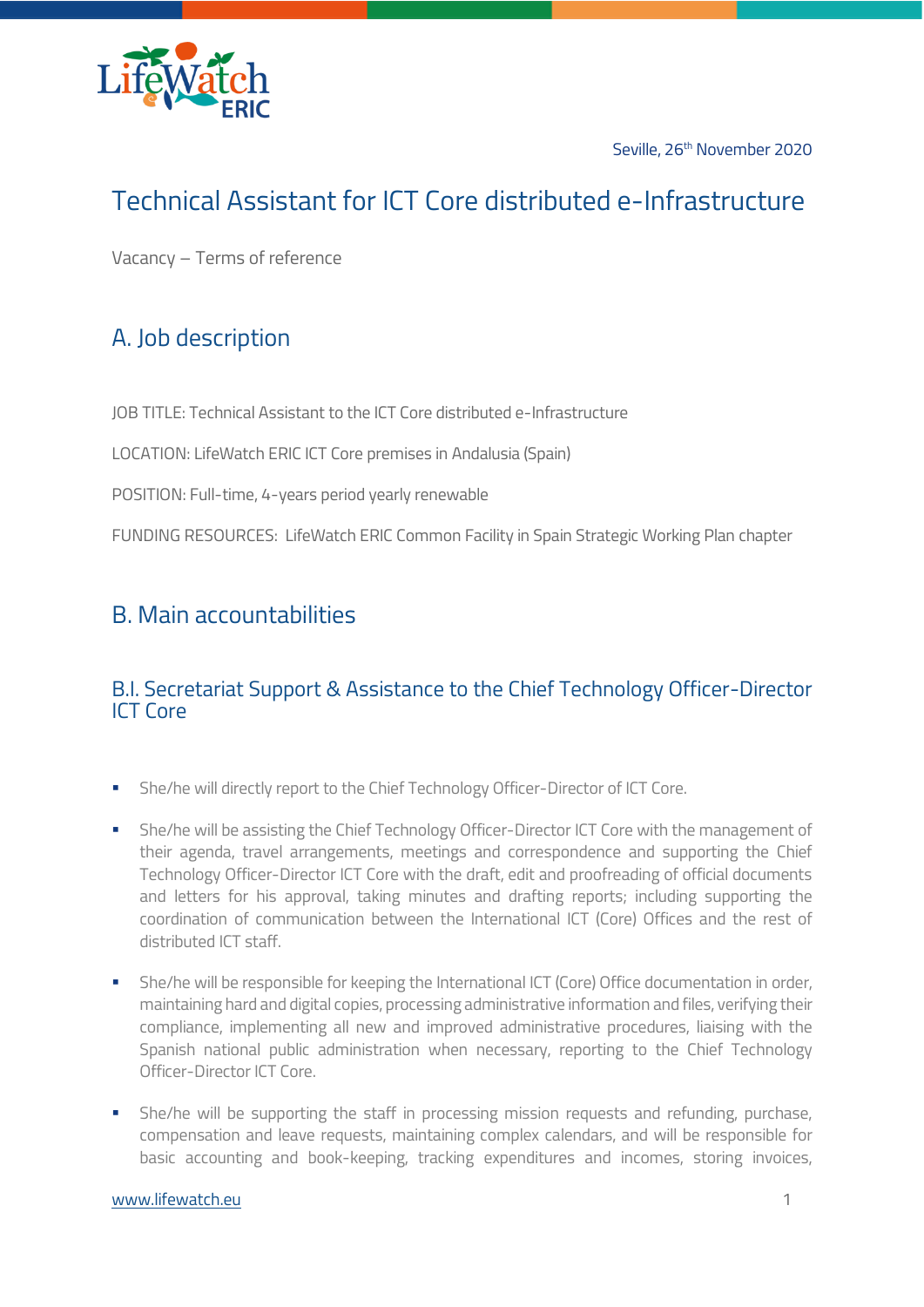

payment proofs and related supporting documentation, following procurement processes, assist with basic payroll functions, liaising with external accounting and HR consultant.

### B.II. Office management

- **•** She/he will be in charge of managing the premises, ensuring the supply of office materials and services, tracking stocks, maintaining and updating office inventory list.
- **•** She/he shall be responsible to answer the phone and address enquiries to relevant staff members, receive and welcome staff, users and guests; manage and update contact lists, sort incoming and outgoing shipping, mails and emails.
- **•** She/he will be supporting the organisation of meetings and events, arranging invitations, confirmations, scheduling and logistics.

### B.III. Support & liaison to environmental legal issues related to ICT affairs

- **She/he will be monitoring European, international and national legal issues related to ICT to best** achieve LifeWatch ERIC objectives, expand its areas of activities and trigger innovative approaches from the legal & political environmental perspectives, in particular those related to open science.
- **•** She/he will be operatively coordinating/supporting proposal development, gathering relevant documentation, supporting LifeWatch ERIC team in building project proposals, liaising with partners, outline financial and working plan; including the support in elaborating international environmental project's agreements.

## C. The ideal candidate should meet the following requirements:

- **■** Minimum qualification: Graduation from a European University or equivalent experience;
- Master in international environmental affairs is desirable;
- At least 3 years working experience in international bodies;
- Excellent presentation and reporting skills, fluency in writing and spoken English (C1), the working language of LifeWatch ERIC under article 1.3 of its Statutes.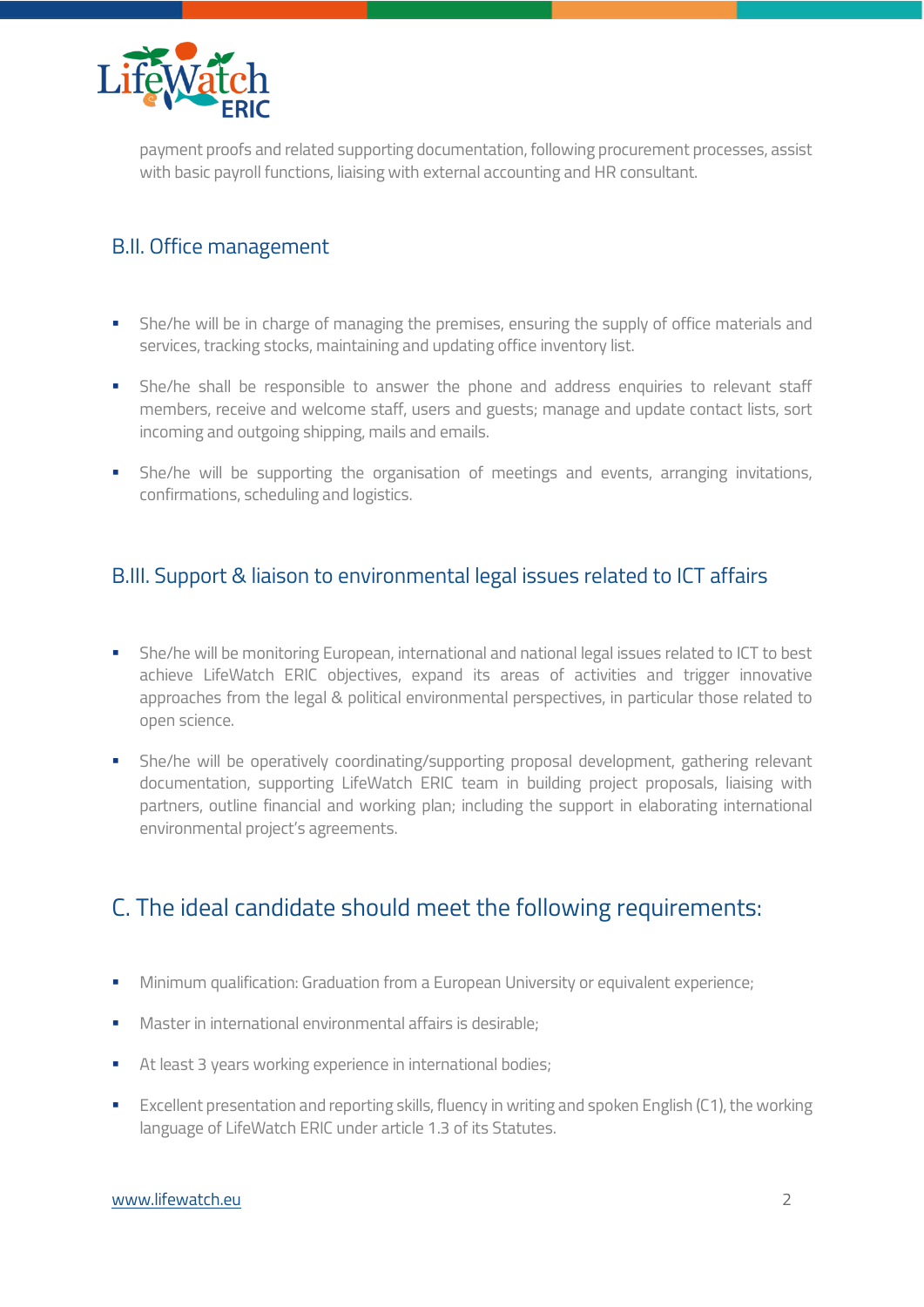

- Excellent presentation and reporting skills, fluency in writing and spoken Spanish (C1), ICT Core premises hosted by Spain;
- Knowledge of other European languages although not a requirement, should be taken into consideration.
- **•** Proven practice of private-sector, including not-for-profit organizations;
- Experience in preparing & managing EU Life-type projects;
- **■** Ability to deal responsibly with general administrative tasks;
- **Experience in setting and coordinating administrative procedures;**
- Expert use of MacOS, MS Office and social media platforms;
- **EXT** Ability to work under tight deadlines with changing priorities, availability to occasionally work beyond office hours and on weekends as required.
- Availability to travel abroad accompanying the CTO-Director ICT Core, and other ICT Office staffers;
- Proven organisation, management and communicative skills.
- **■** High-standard work ethics

#### **ASSETS**

- Accredited professional experience as assistant in diplomatic international bodies, in particular on climate & environmental diplomacy affairs;
- Proven professional experience in international organizations, including organization of diplomatic events & conferences, in particular, Biodiversity-related ones;
- Accredited knowledge of biodiversity and nature protection regulations (Natura 2000 network, etc.);
- **■** Understanding of main of Research Infrastructures, ICT, biodiversity and ecosystem international regulations related issues;
- Other courses and certificates relevant for the job.